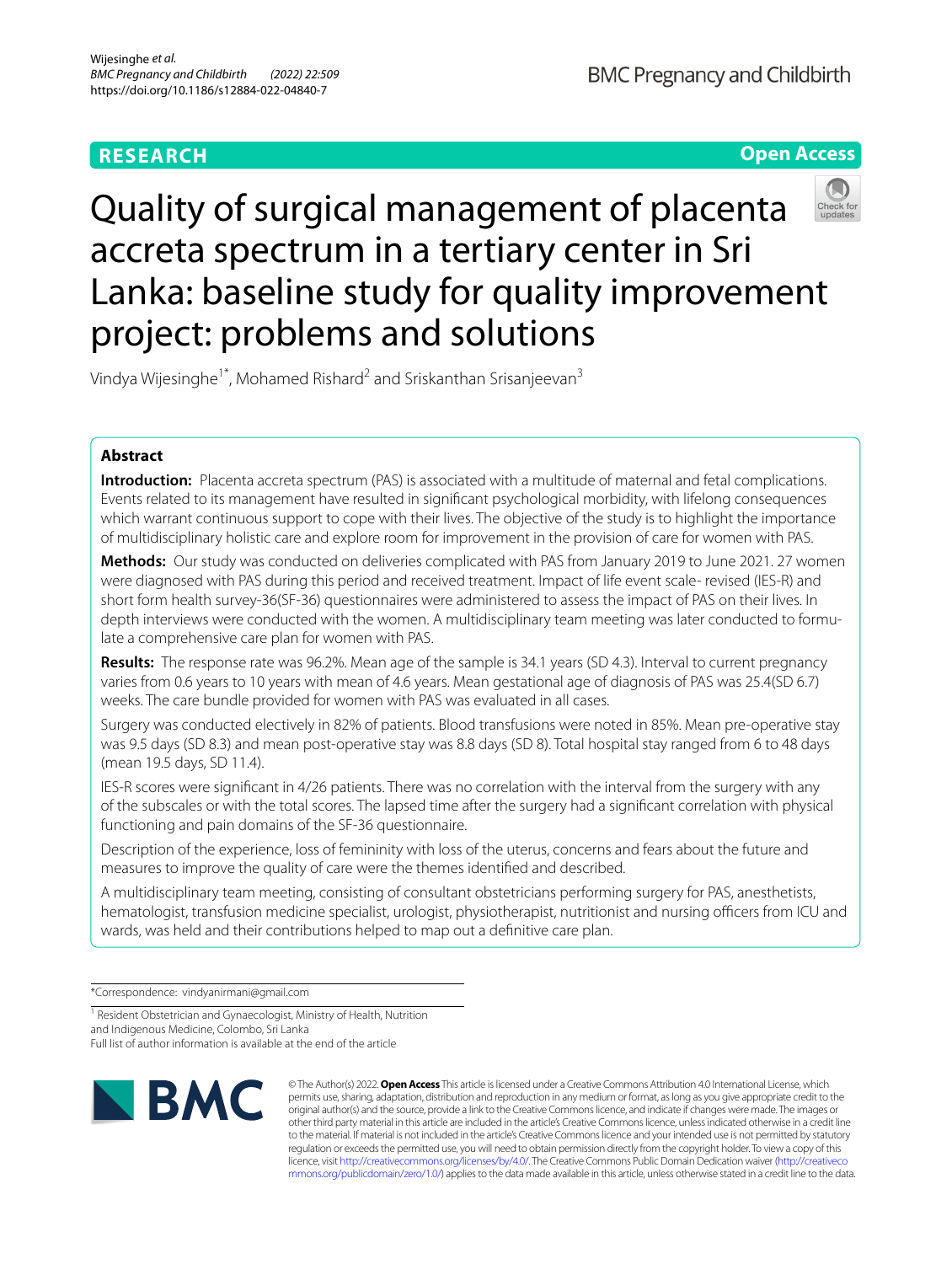**Conclusions:** PAS is associated with long term physical and psychological morbidity. Continuous support through quarterly clinic visits and telephone conversations may alleviate the psychological trauma. However, some physical disabilities may be lifelong and life changing. Importance of reducing primary caesarean section and promoting trial of labour after caesarean delivery should be promoted among patients and caregivers.

**Keywords:** Placenta accreta spectrum, Physical morbidity, Psychological morbidity, Impact of life event scale-Revised (IES-R) questionnaire, Short form health survey-36(SF-36) questionnaires

## **Introduction**

Placenta Accreta Spectrum (PAS) is a complication that commonly arises following a previous caesarean section (CS) or uterine surgery  $[1-3]$  $[1-3]$ . The placenta is inseparably attached to the myometrium with varying depths of invasion. Increasing depths of invasion is associated with increased rates of complications which can be life-threatening and life-altering. PAS is associated with antenatal, intrapartum, and postpartum complications that have increased maternal and foetal morbidity and mortality  $[1-3]$  $[1-3]$ .

Delivery of the fetus is always by a caesarean section (CS) by 35 to 36 weeks of gestation as further prolongation of pregnancy could lead to catastrophic obstetric haemorrhage. An obstetric hysterectomy is often performed in the presence of massive obstetric haemorrhage [[4,](#page-11-2) [5](#page-11-3)]. But certain percentage of women with PAS undergo emergency hysterectomy [[6,](#page-11-4) [7\]](#page-11-5). PAS is closely associated with placenta previa, and this may give rise to one or more episodes of antepartum haemorrhage that require prolonged hospital stay [[6](#page-11-4), [7\]](#page-11-5). A series of stressful events may occur from the point of diagnosis till discharge, which may traumatize the patient and their family members [\[8,](#page-11-6) [9](#page-11-7)].

Reducing the rate of CS is a global requirement [\[10,](#page-11-8) [11](#page-11-9)]. However, CS rate has risen in low- and middle-income countries( LIMC) during the past two decades including in Sri Lanka [[12](#page-11-10)]. PAS is a recognized complication of caesarean sections and the most dangerous. It is apparent that countries with high CS rates should take initiatives to reduce primary CS rates, but also be equipped to handle the burden of rising number of women with PAS.

Women with PAS tend to stay in the hospital for longer periods for preoperative optimization, undergo multiple counselling sessions prior to surgery, and attend multidisciplinary team (MDT) meetings [\[8](#page-11-6)]. Surgery is performed under general anesthesia (GA) where she loses the opportunity to be consciously with the newborn. Many patients undergo hysterectomy, with loss of fertility and perceived loss of femininity. Some women require repeat or interval surgical interventions to treat the complications that may arise from primary surgery.

Surgical techniques and surgical outcomes have been studied and prediction models have been developed in the recent past  $[13-17]$  $[13-17]$ . Even though the psychological burden of the diagnosis of PAS is apparent, psychological morbidity that these women undergo is often underestimated and not addressed [[18](#page-11-13), [19\]](#page-11-14).

The diagnosis of PAS and its aftermath are traumatic. The psychological ramifications are neither documented nor addressed. Anecdotal evidence suggests that woman sufer from long term psychological and physical issues. Thus, PAS can give rise to post-traumatic stress disorder (PTSD), and this often goes undiagnosed and untreated [[20\]](#page-11-15).

PAS can be devastating to the woman and the family. In this study we hope to describe the impact PAS has had on the lives of women in a quantifable manner.to suggest a holistic approach.

## **Method**

The study was conducted at De Soysa Hospital for women (DSHW), Colombo, Sri Lanka. which is the second oldest maternity hospital in Asia. It is a tertiary center of care for women with high-risk pregnancies, including those complicated with PAS.

Our study was carried out on deliveries conducted from January 2019 to June 2021. This was a mixed method study. Phase 1 comprised of an audit to examine whether the standards were followed in the surgical management of women with PAS; administration of two validated questionnaires to assess the quality of life following the surgical management of PAS via an in-depth interview. Phase 2 involved summarizing the fndings of phase 1 at a multidisciplinary meeting to formulate a comprehensive care plan to improve outcomes.

Patients' contact details were obtained from the admission registry of the obstetrics ward. Clinical records were traced, and pre-operative and intra-operative details were gathered. Patients were contacted over the phone and via email where possible. Information sheet and consent form were elaborated and appointments were given after consent.

All women who had PAS were included in the study.

## **Clinical Audit**

An audit was conducted to assess whether the standards of PAS care bundle had been followed in the management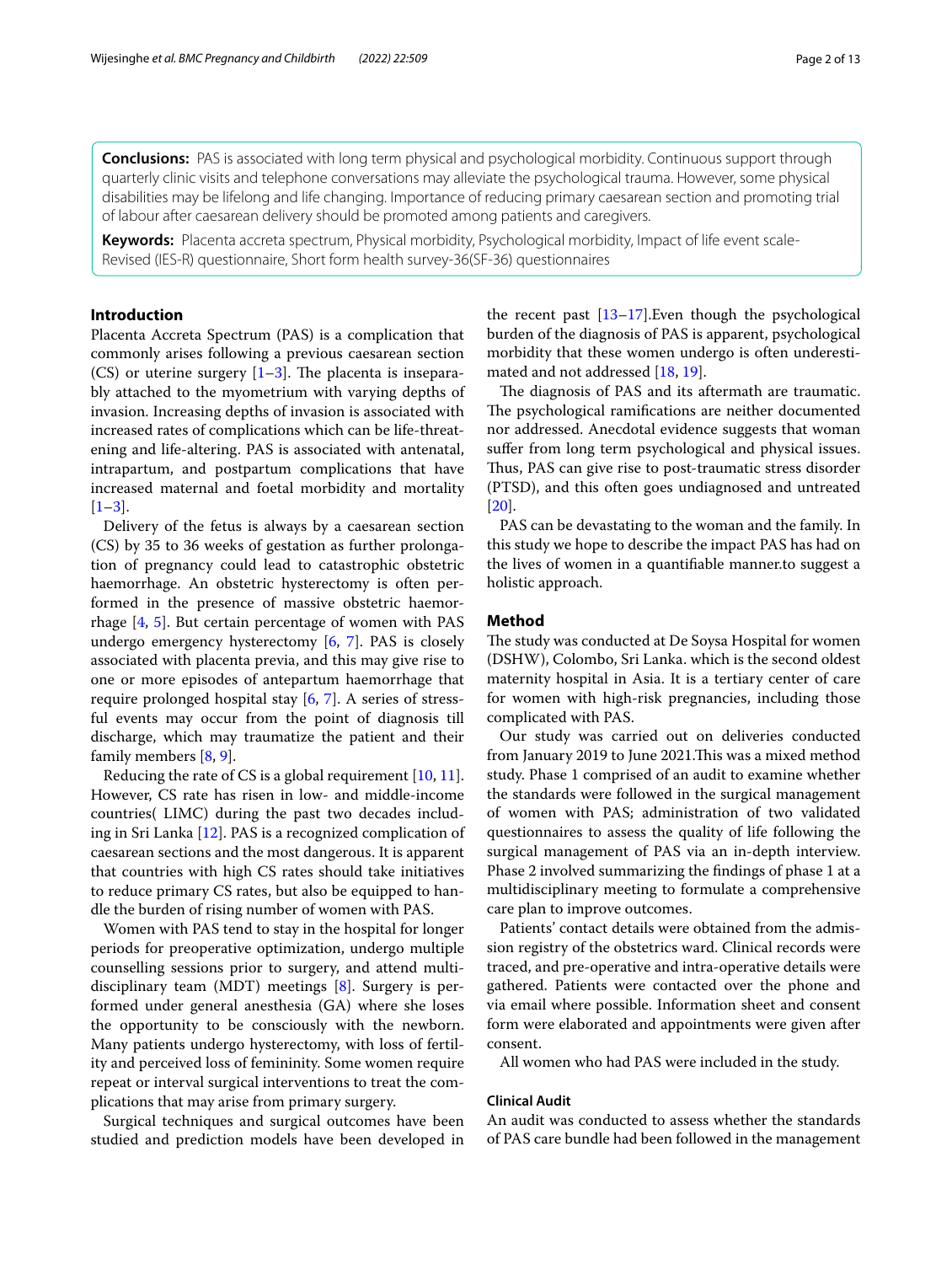these women. Clinical records of these women were traced, and data was entered in an audit pro forma.

## **Operative outcomes**

Clinical records were used to gather information regarding the outcomes of the procedures and recorded in data collection sheets.

## **Validated questionnaires**

## *Impact of life Event scale ‑Revised (IES‑R)*

Sinhala and Tamil versions are validated. However, the Sinhala version is not published yet and the questionnaire was obtained after a personal communication with the author.

The scale contains 22 questions and patient responses are obtained on a scale from 0-4. The option patient select will be noted down on the scale. IES-R is a commonly used questionnaire for assessment of impact following a traumatic event. The twenty-two items are rated on a 5-point scale ranging from 0 ("not at all") to 4 ("extremely"). The IES-R yields a total score (ranging from 0 to 88) and subscales intrusion{(INT) (unavoidable memories, fashes, and strong thoughts about the particular event)}, avoidance{(AVD) (avoiding the objects, places, people which reminds you about the event)} and arousal{(HYP) (uncontrollable awake state which prevents from resting and reminds you about the particular state)}. The "Intrusion' subscale is assessed by the items  $1,2,3,6,9,14,16$  and 20. The "Avoidance" subscale is assessed by the items 5, 7, 8, 11, 12, 13, 17 and 22. The "Arousal" subscale is assessed by the items 4, 10, 15, 18, 19 and 21. Scores for the IES-R are meaningful with a cumulative score of 24 or more suggesting there is signifcant impact on the quality of life from the event. PTSD is a clinical possibility from a life threatening and life altering event. High scores would imply a diagnosis of partial PTSD with a score of 33 or more diagnostic of PTSD.

## *Short‑form health survey – 36 (SF‑ 36)*

The validated Sinhala and Tamil versions of the questionnaire was used in this study.

SF-36 scoring measures eight health concepts: physical functioning, bodily pain, role limitations due to physical health problems, role limitations due to personal or emotional problems, emotional well-being, social functioning, energy/fatigue, and general health perceptions. It also includes a single item that provides information on the perceptible change in health compared to a year ago.

Scoring of the 36-item Health Survey is a two-step process. Numeric values were assigned to each answer. Each item is scored on a range of  $0$  to  $100$ . The scores for each health domain were added and an average score was obtained. A higher score represents a more favorable state of health.

## **In‑ depth interview**

An in-depth interview was conducted using an interviewer guided questionnaire, under the following key themes.

- 1. Description about the experience.
- 2. Loss of the uterus.
- 3. Concerns and fears about the future.
- 4. Measures/suggestions to improve quality of the service provided.

## **Multidisciplinary team meeting**

The findings of the study were presented at a multidisciplinary team meeting consisting of fve consultant obstetricians who are performing surgery for PAS, two consultant anesthetists, consultant hematologist, transfusion medicine specialist, urologist, physiotherapist, and nutritionist).Ideas and suggestions to improve the service for women with PAS were discussed. An ideal management protocol and a comprehensive care plan were fnalized at the end of the meeting and a decision to prepare a checklist for provision of care for women with PAS.

Paper records were locked in a cabinet in a secured room. Electronic data were kept under password protection. All data will be kept for three years after the official end date of the study. Confdentiality was maintained and patients' private details were not divulged when disseminating the results of the study. All concerns of the women involved were addressed and those who had medical issues were referred to the necessary disciplines. Furthermore, a helpline was established to address future health issues of the women in the study.

Data were analyzed using SPSS software(Version 23). Mean value was used for describing the central tendency of observation for each variable. *p* value of less than 0.05 was regarded as statistically signifcant.

## **Results**

Twenty-seven women had undergone surgery for PAS at the study center within the last two and a half year. 26 of those women responded to the invitation to take part in the study, with a response rate of 96.2%.

Mean age of the sample is 34.1 years  $(\pm 4.3)$  with a minimum age of 23 years, to a maximum age of 45 years. Mean interval from surgery to data collection was 13.8 months  $(\pm 7.9)$ . 7 patients were recruited within the frst six months of the surgery.

Most women were in their second pregnancy. There was one primigravida with a previous second trimester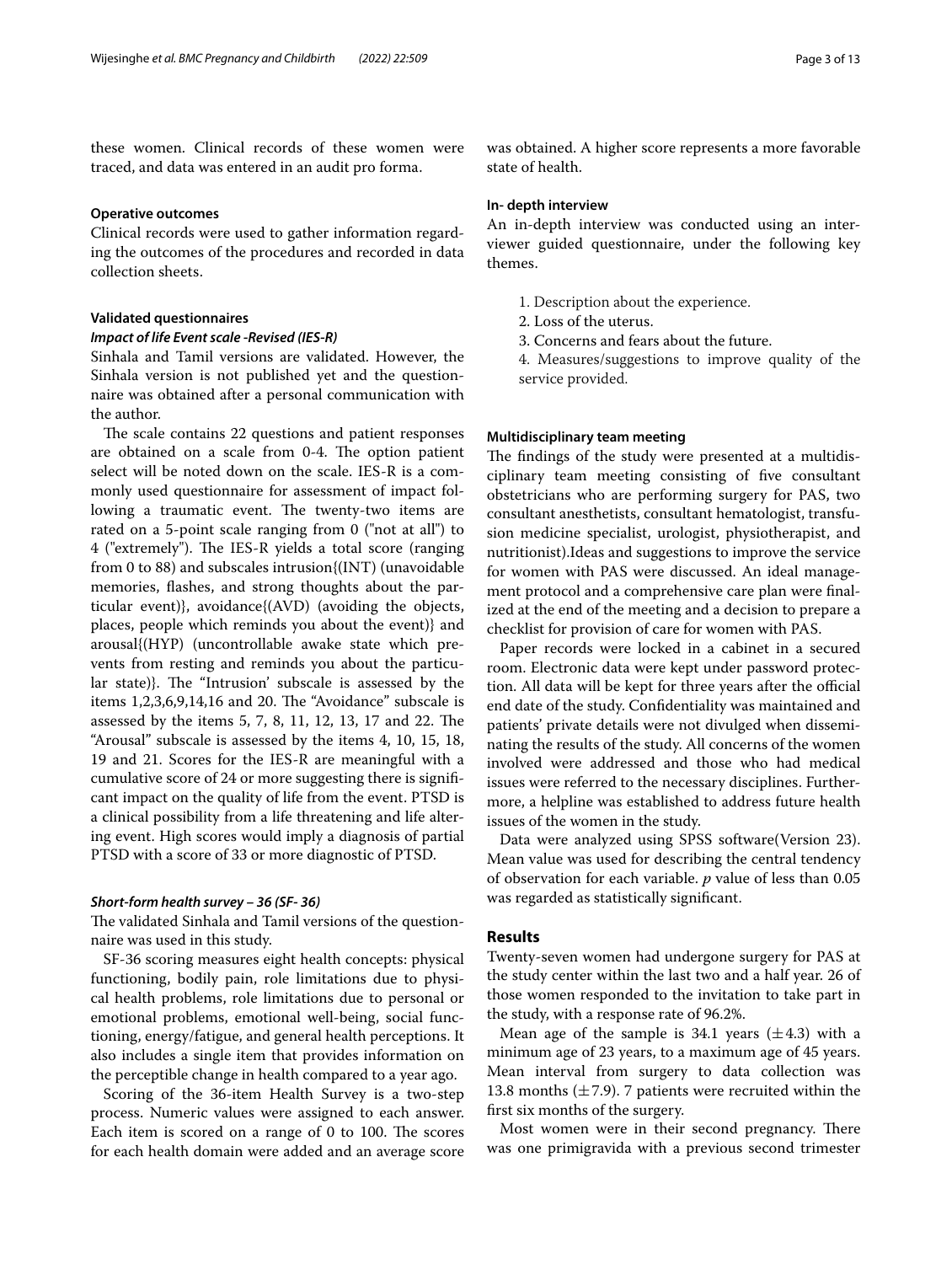miscarriage complicated by chorioamnionitis, which resulted in an evacuation of retained products of conception (ERPC). Six women with one previous caesarean delivery, and four women with three previous caesarean deliveries were also included in the study.

Out of the 26 women who had caesarean sections (CS), 15 of those were performed as elective procedures.

Four CS sections were performed for presumed fetal macrosomia but only one baby was over 3.5 kgs. Whilst all other babies were less than 3 kgs. Three ECS were performed for oligohydramnios. Another two sections were done due to high unengaged head. None of the mothers who underwent an elective caesarean section were ofered trial with labour whilst a maternal request for caesarean section was accommodated in two women.

Eleven caesarean sections were performed as emergencies (EmCS), 45.4% (5/11) for perceived fetal distress, 27.2% (3/11) for lack of progression, 9% (1/11) for breech in labour, 9% (1/11) for reduced fetal movements and 9% (1/11) for antepartum hemorrhage (APH).

Nineteen patients had repeat elective caesarean section (RECS). 84.2% (16/19) underwent RECS due to past Sect. 10.5% (2/19) was given a trial of labour after caesarean (TOLAC) but developed lack of progress. 5.2% (1/19) had emergency repeat CS due to past section in labour and she was not ofered TOLAC.

Interval to current pregnancy varied from 0.6 years to 10 years with mean of 4.6 years. Mean gestational age of diagnosis of PAS was 25.4(SD 6.7) weeks. Minimum period of amenorrhea (POA) at diagnosis was 6 weeks and maximum POA of diagnosis was 35 weeks.

40.7% (11/27) of women were referrals to DSHW from local hospitals from across the country59.3% (16/27) of women were initially registered at DSHW. 37% (10/27) patients experienced one or more episodes of 1<sup>st</sup> trimester bleeding and one patient had recurrent bleeding for 2 months. 18.5% (5/27) had a history of APH. Only one patient had a massive APH that necessitated blood transfusions prior to surgery. Hospital admissions before the admission for surgery were seen in 20 patients with mean admission rate of 1.6 times. Whilst one patient had sought admission to the hospital on six separate occasions.

All deliveries were attended by the consultant obstetrician and consultant anesthetist. Blood and blood products were ordered for all women. All women were booked for immediate post-operative care in the surgical intensive care unit (level 2 critical care bed). Surgical referral was done prior to surgery in 24/27 cases. Additional input concerning patient care was obtained from the Haematologist (96.3%), Transfusion medicine specialist (88.9%) and physiotherapist (77.8%) in most cases.

The advice of the clinical nutritionist was obtained in the management of 15 women during their post-operative period.

The Radiologist was involved in PAS mapping using ultrasonography in all the cases, but none of them had been ofered an MRI.

Ten out of 27 patients had some antenatal complication. One patient had history of depression and antenatally she was referred to the psychiatrist.

Type and methods were used during the surgery is indicated in Table [1.](#page-3-0)

Average POA at the time of emergency surgery 33 weeks and 4 days to 36 weeks and 5 days. Average POA at the time of elective surgerywas 34 weeks and 2 days to 38 weeks and 5 days.

Emergency surgeries were conducted for onset of labour (4/5) and APH (1/5).

<span id="page-3-0"></span>**Table 1** Methods used in the surgery and ligation of resection of tubes during conservative surgery

|                                                     |                       | Number out of 27 | Percentage % |
|-----------------------------------------------------|-----------------------|------------------|--------------|
| Type of the surgery <sup>a</sup>                    | Emergency surgery     |                  | 18%          |
|                                                     | Elective surgery      | 22               | 72%          |
| Type of skin Incision                               | Midline               | 21               | 77.70%       |
|                                                     | Pfannensteil          | 6                | 22.20%       |
| Type of uterine incision                            | Classical             | 19               | 70.30%       |
|                                                     | Transverse            | 8                | 29.70%       |
| Type of surgery <sup>b</sup>                        | Total hysterectomy    | 17               | 62.90%       |
|                                                     | Subtotal hysterectomy |                  | 3.00%        |
|                                                     | Conservative          | 9                | 33.30%       |
| Contraception for conservative surgery <sup>c</sup> |                       | 5 out of 9       | 55.50%       |

<sup>a</sup> Type of surgery according to the urgency eg: elective or emergency

<sup>b</sup> Type of surgery according to the procedure

<sup>c</sup> Number of patient who received ligation and resection of tubes after the conservative surgery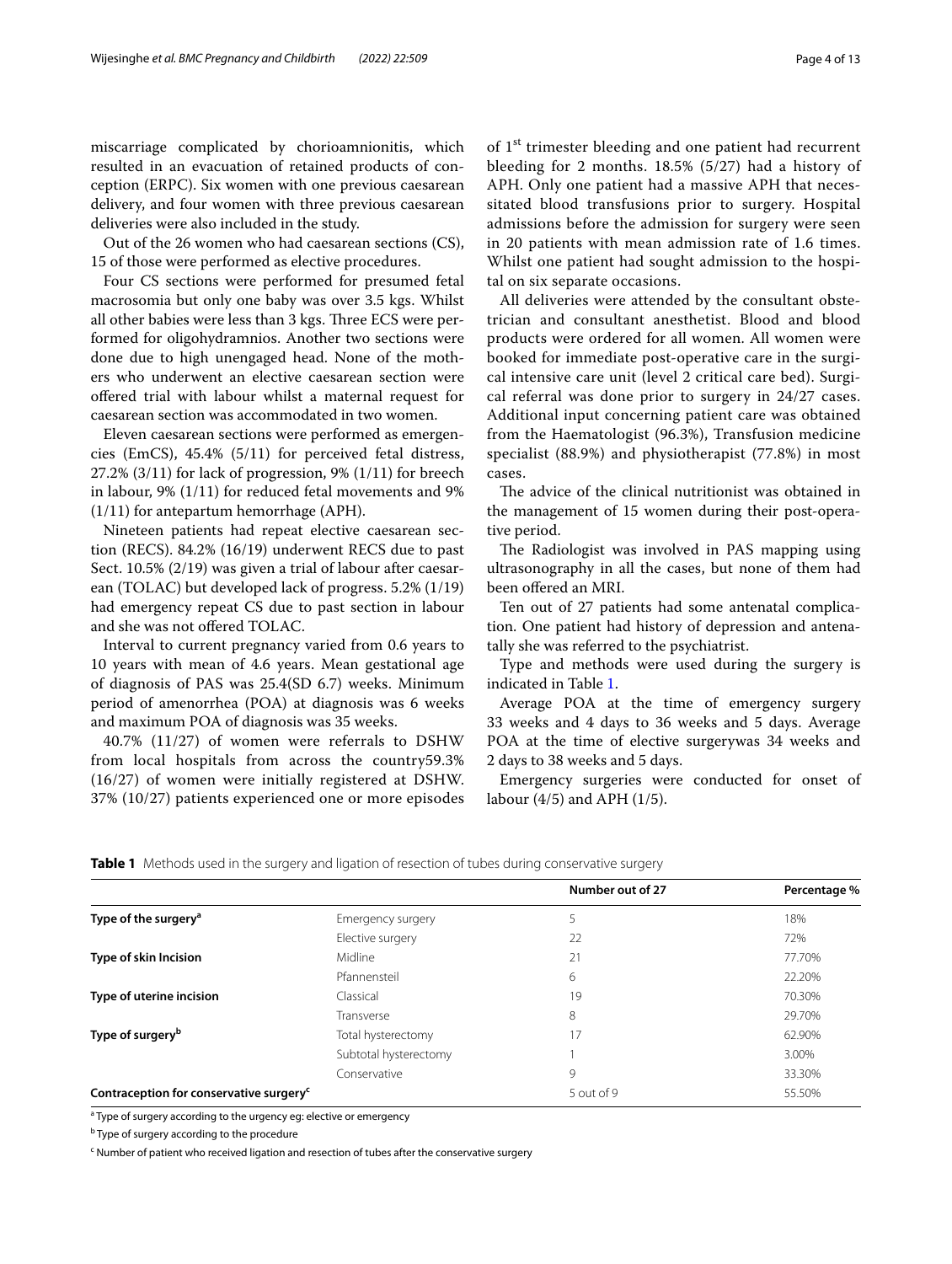Other post-operative complications are indicated in Table [2](#page-4-0).

Three women developed surgical site infection (SSI) which resulted in a prolonged time for healing of 1–2 months. None of the women required readmission though frequent hospital visits were noted. Some patients had visited every other day for checkups and wound dressings. Two women exhibited symptoms of postpartum psychosis, one of which had had an antenatal history of depression. Both women received treatment and routine follow-up from the Psychiatrist.

Mean pre-operative duration of stay was 9.5 days  $(\pm 8.3)$  and mean post-operative duration of stay was 8.8 day  $(\pm 8)$ . Total hospital stays ranged from 6 to 48 days (mean  $19.5, \pm 11.4$ ). Intravenous antibiotics were administered for an average of 5.4 days  $(\pm 3)$ . Oral antibiotics were given for an average of 4.9 days afterwards.

Average birthweight was 1.7 kg  $(\pm 338 \text{ g})$ . 40.7% babies needed admission to the baby care units and 40.7% babies received phototherapy. Four mothers experienced issues with establishment of breast feeding and one baby had developed neonatal sepsis.

Four patients had clinically signifcant scores (Table [3](#page-4-1)). They were counselled and referred to the psychiatry clinic. Subscale scores were correlated with each other

<span id="page-4-0"></span>**Table 2** Surgical complications with number of patients and percentage

| Post operative complications                          | <b>Number</b><br>οf<br>patients | $\%$ |
|-------------------------------------------------------|---------------------------------|------|
| <b>Blood transfusions</b>                             | 23                              | 85.1 |
| Intensive care unit (ICU) stay                        | 27                              | 100  |
| Mild Disseminated intravascular coagulation (DIC)     | 1                               | 3    |
| <b>Bladder injury</b>                                 | 8                               | 29.6 |
| Abdominal drain more than 48 h                        | $\mathcal{P}$                   | 7.4  |
| <b>Bladder haematoma</b>                              | 3                               | 11.1 |
| Prolonged irrigation of the bladder more than<br>48 h | 7                               | 25.9 |
| <b>Bladder fistula</b>                                | 1                               | 3.7  |
| Paralytic ileus                                       | $\mathcal{P}$                   | 7.4  |
| Post-partum psychosis                                 | $\mathfrak{D}$                  | 7.4  |
| Anaphylaxis to blood products                         |                                 | 3.7  |
| <b>Surgical site infection (SSI)</b>                  | 4                               | 14.8 |
| Repeat surgery for hernia                             |                                 | 3.7  |

All post-operative complications are presented in percentages

Mean estimated blood loss (EBL) was 1950 ml ( $\pm$ 1400), with a minimum blood loss of 200 ml and maximum of 6000 ml. 84.6% had been transfused with red cell concentrates (RCC) with mean of 3.8 L ( $\pm$  2.5). Cryoprecipitate was given to 16 patients (42%). Mean ICU stay was 4 days (Range 1–10 days). One patient was kept on an abdominal drain for 2 weeks due to continuous high output. She was subsequently found to have a vesicovaginal fstula for which she was managed conservatively by the Urology team with an indwelling urinary catheter for 4 months

| Interval from<br>surgery(months) | INT            | <b>AVD</b>     | <b>HYP</b>     | <b>TOTAL</b>   |
|----------------------------------|----------------|----------------|----------------|----------------|
| $\overline{2}$                   | 6              | 8              | $\overline{0}$ | 14             |
| 26                               | $\overline{2}$ | $\mathbf{1}$   | $\mathbf 0$    | 3              |
| 21                               | $\circ$        | 0              | $\mathbf 0$    | $\mathbf 0$    |
| 3                                | 15             | 15             | 12             | 42             |
| 6                                | $\mathbf{1}$   | $\circ$        | $\mathbf 0$    | 1              |
| 14                               | $\circ$        | 0              | $\mathbf{1}$   | 1              |
| 10                               | 3              | 5              | 3              | 9              |
| 10                               | 9              | 15             | 10             | 34             |
| 20                               | $\mathbf{1}$   | 0              | $\mathbf 0$    | 1              |
| 24                               | 6              | $\overline{7}$ | $\overline{2}$ | 15             |
| 26                               | 5              | 8              | 3              | 16             |
| 12                               | $\overline{4}$ | 5              | $\mathbf{1}$   | 10             |
| 11                               | $\mathbf 0$    | $\overline{2}$ | $\mathbf 0$    | $\overline{2}$ |
| $\overline{4}$                   | $\overline{4}$ | $\overline{7}$ | $\overline{4}$ | 15             |
| 5                                | $\overline{0}$ | $\mathbf{1}$   | $\mathbf 0$    | 1              |
| 14                               | $\overline{4}$ | 0              | 3              | 7              |
| $\overline{4}$                   | $\circ$        | 0              | $\mathbf 0$    | 0              |
| 11                               | 5              | 10             | $\mathbf 0$    | 15             |
| 22                               | 5              | 3              | $\overline{2}$ | 10             |
| 10                               | 11             | 5              | 8              | 24             |
| 19                               | 10             | 18             | $\overline{4}$ | 32             |
| $\overline{3}$                   | 3              | $\overline{4}$ | $\mathbf 0$    | $\overline{7}$ |
| 22                               | 14             | 17             | $\overline{7}$ | 38             |
| 19                               | 5              | $\overline{4}$ | $\mathbf{1}$   | 10             |
| 19                               | 10             | 9              | 3              | 22             |
| 24                               | 6              | 6              | $\overline{2}$ | 14             |

<span id="page-4-1"></span>**Table 3** Responses to IES-R

*INT* intrusive sub scale, *AVD* arousal sub scale, *HYP* hyperactive. *Total* Summation of all subscales. Actual scoring given by the patients are presented under each subscale, Total score of the IES-R is presented under the "total score"

and the total scores. (Pearson correlation, two tailed test and significant level of correlation at 0.01 level). There was no correlation between the interval from the surgery with any of the subscales or the total scores.

Table [4](#page-5-0) illustrates means scores for each domain in SF-36 questionnaire of 26 patients.

Pearson correlation with a level of signifcance at 5% (0.05) was calculated with the time lapsed from the surgery and each domain. The interval from the surgery had signifcant correlation with physical functioning and pain (0.05 and 0.003 respectively). However, the interval from the surgery had no correlation with any other domain. Every domain was correlated with each other, except the pain domain which was not correlated with role-emotional (0.082). Social functioning was not correlated with role-emotional domain (0.453) (Table [5\)](#page-6-0).

Eight out of 26 women reported that the surgery had afected their sexual life, with complains of less libido and less satisfaction. Six women also complained of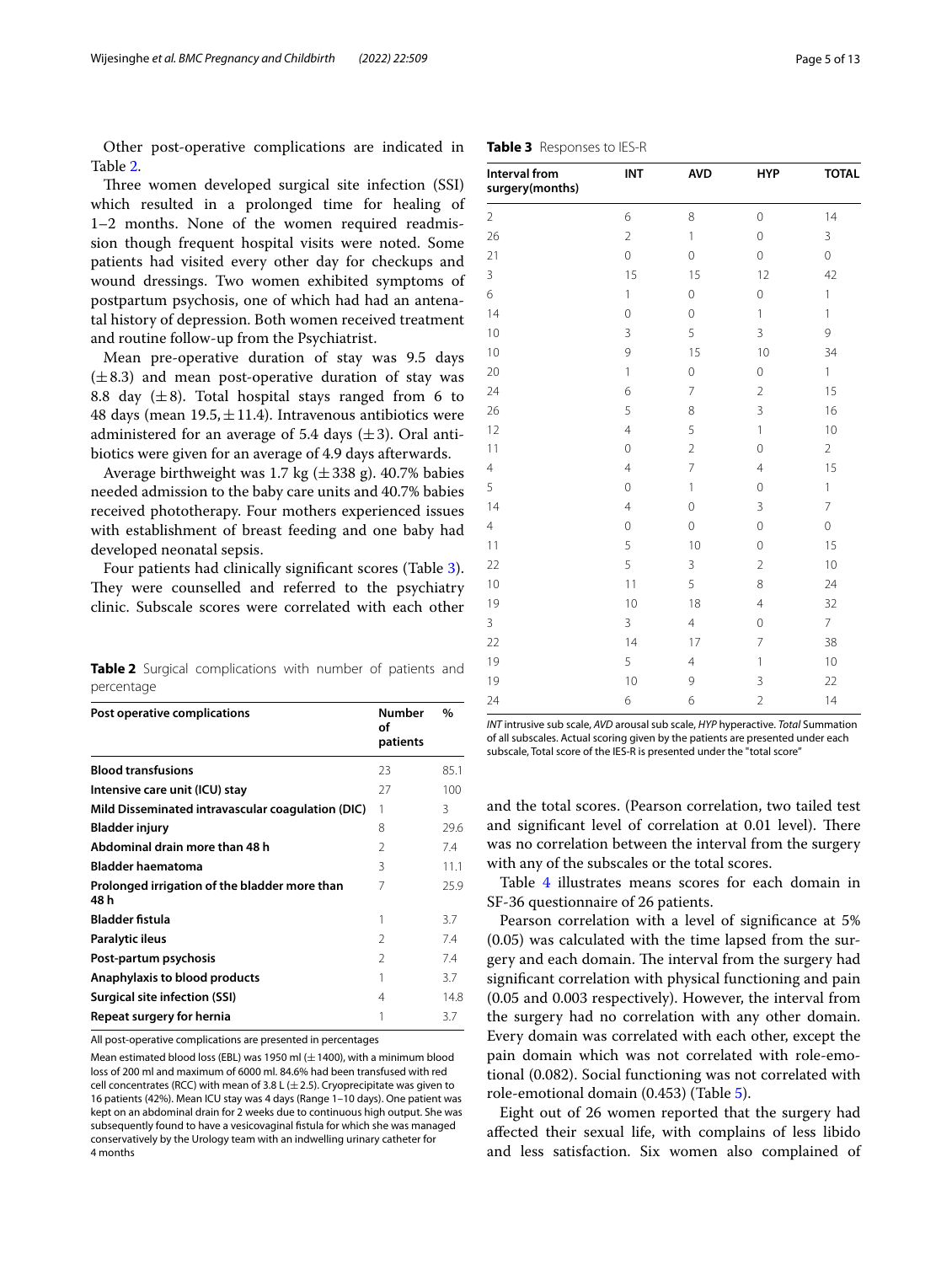## <span id="page-5-0"></span>**Table 4** Heath related quality of life (SF-36)

| <b>SF-36 Domains</b>                     | Mean    | <b>Std. Deviation</b> |
|------------------------------------------|---------|-----------------------|
| physical Functioning                     | 79.6154 | 15.80652              |
| Role limitations due to physical health  | 65.3846 | 41.87895              |
| Role limitations due to emotional health | 80.7615 | 35.49976              |
| Energy/Fatigue                           | 81.5385 | 17.2493               |
| Emotional well-being                     | 84      | 16.70449              |
| Social functioning                       | 78.6538 | 25.5659               |
| Pain                                     | 66.7308 | 21.47987              |
| General Health                           | 71.2019 | 24.65887              |
| Heath change                             | 49.0385 | 24.98076              |

Mean scores of the eight domains in SF-36 for all respondents is presented here. In addition, health change compared to last year is presented in the last ro**w**

dyspareunia. One woman had yet to recommence sexual activity even after 2 months since the surgery as she had lower abdominal pain.

7.7% (2/26)patients were not happy about the cosmetic outcome of the surgery. Dysmenorrhea, chronic pelvic pain (CPP) and back pain were experienced by 30.8% (8/26)following the surgery.

The economic impact of a life altering surgery cannot be understated. Two of the women were employed at the time of diagnosis and both resigned from their jobs promptly afterwards. The partners of five of the women incurred fnancial problems, either a loss or reduction of income, due to leave. The families of three women opted to rent a place closer to DSHW after being transferred from their local hospitals, incurring a heavier fnancial burden.

Two women out of who had uterine preserving surgery are expecting children. Out of 2 one is with past section and index midline laparotomy with classical incision expecting to undergo trial of scar as well.

#### **In‑ depth interview with patients**

## 1. Description of the experience

Patients often used words such as "fear", "frustration", "near death" and "unforgettable" when describing their experiences. To most women, this was their most fearful experience in their life. Many were satisfed about the care they receivedand were grateful to the staf during the interview as well.

During the administration of IES-R, some described that they experienced all or most of the items following discharge, and the symptoms subsided with time. Some of the women unfortunately responded, "I try to avoid the hospital as it is too painful to me".

## 2. Loss of uterus

Many were facing the emotional dilemma of the loss of their femininity due to the loss of the womb. Some were uncomfortable about "taking away the choice of having children". Some expressed "part of my body is removed" exhibiting a sense of incompleteness.

One woman expressed that "Only my mother and I know, how I sufer from the feeling related to the event, I keep it as a secret from my husband. I feel that I am incomplete".

Some of the women noted that if they had been well informed about the possible life-threatening complications of repeated caesarean delivery, they would have opted for VBAC.

## 3. Concerns and fears about the future

Many women expressed their concerns about hysterectomy. Many asked "does it afect my heath in long run" "Even though I am feeling okay now can I get problems due to removal of the womb, in the future ?".

A small number of women had no clear idea of what had been removed, and they were eager to know about the preservation of their ovaries, the necessity of pap smears, whether the Fallopian tubes were removed or not, plausible causes for abdominal pain (that they were currently experiencing) and the possibility of ectopic pregnancies in the future. Some women inquired about the necessity of hormone replacement therapy after surgery.

## 4. Measures to improve quality of the services

Prolonged hospital stay was a concern for many women, and they suggested that "fnding a way to reduce hospital stay" would beneft the whole family fnancially and psychologically."

Delayed POA at time of diagnosis was questioned by some and they suggested that early diagnosis might have allowed them to prepare for the surgery.

All the women were happy about the pre-operative counselling they received with their family members. However, they had lot of unresolved issues before discharge. Pain management after discharge was not adequately addressed, and the women had to go to the local doctor to obtain medication for pain relief.

All the women appreciated the fact that follow-up after the discharge was as an outpatient, not requiring admission.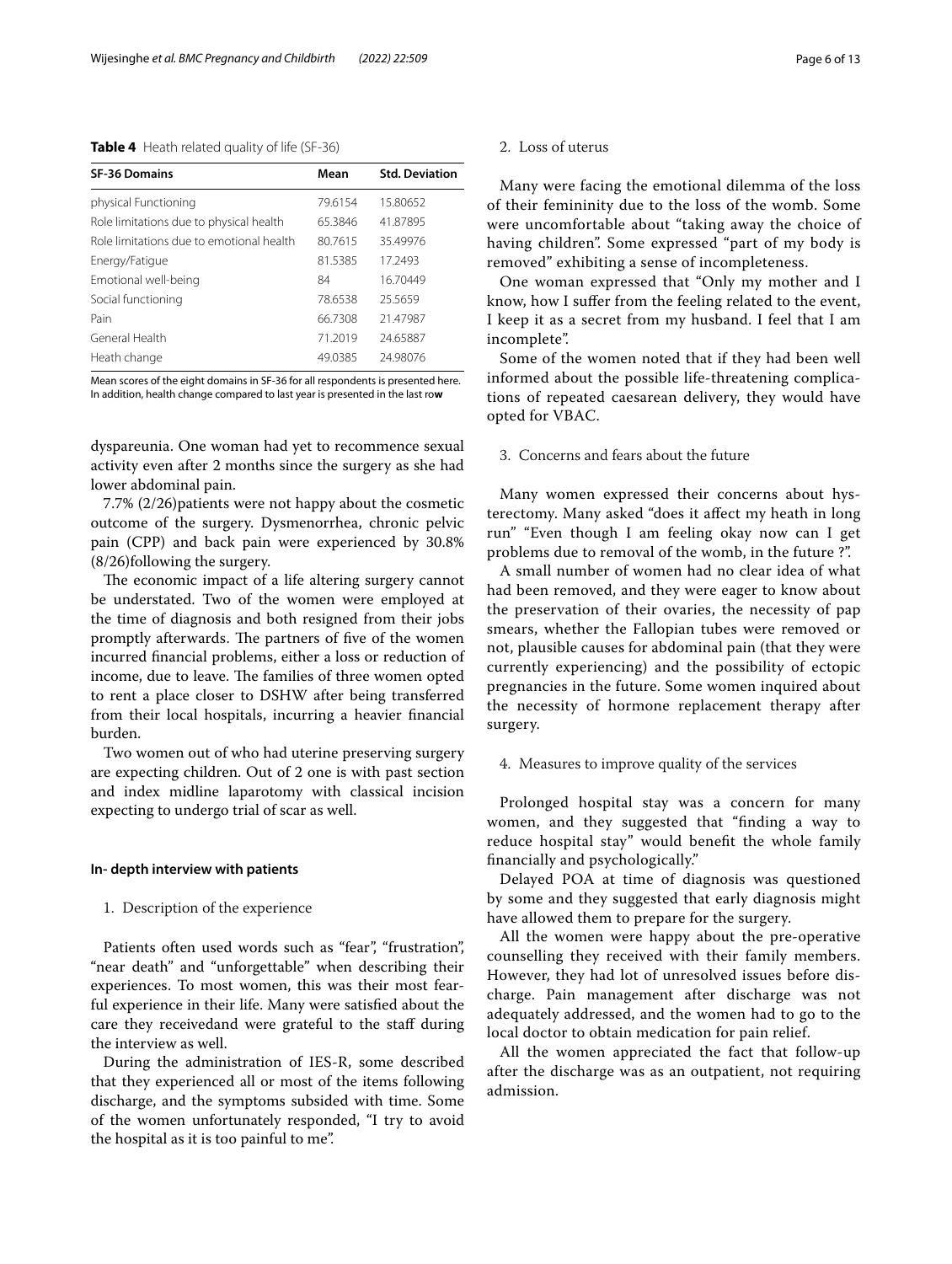|                           |                          | functioning<br>Physical | limitations<br>problems<br>Physical<br>due to<br>Role | limitations<br>emotional<br>problems<br>due to<br>Role | Energy           | wellbeing<br>Emotional | function<br>Social | Pain          | General<br>Health | Change<br><b>Health</b> | Subscale<br>Intrusive | Avoidance<br>Subscale | Subscale<br>Arousal | <b>Total score</b><br>IES-R |
|---------------------------|--------------------------|-------------------------|-------------------------------------------------------|--------------------------------------------------------|------------------|------------------------|--------------------|---------------|-------------------|-------------------------|-----------------------|-----------------------|---------------------|-----------------------------|
| physical func-<br>tioning | Pearson Correla-<br>tion |                         | .674                                                  | $-450$ <sup>a</sup>                                    | 483ª             | 485ª                   | 668                | 707           | 585               | 0.316                   | 0.35                  | $425^a$               | $483^{a}$           | 443ª                        |
|                           | Sig. (2-tailed)          |                         | $\circ$                                               | 0.021                                                  | 0.012            | 0.012                  |                    |               | 0.002             | 0.116                   | 0.08                  | 0.03                  | 0.013               | 0.023                       |
|                           | $\overline{z}$           | 26                      | 26                                                    | $\delta$                                               | 82               | $\delta$               | 26                 | 26            | $\delta$          | $\infty$                | $\delta$              | $\delta$              | $\frac{8}{2}$       | 26                          |
| Role limitation<br>due    | Pearson Correla-<br>tion | .674                    |                                                       | 745                                                    | .665             | 669                    | 482ª               | 553           | 692               | $-0.033$                | $-524$                | 516                   | .540                | -.552                       |
| to Physical               | Sig. (2-tailed)          | $\circ$                 |                                                       |                                                        |                  | $\circ$                | 0.013              | 0.003         | $\circ$           | 0.873                   | 0.006                 | 0.007                 | 0.004               | 0.003                       |
| problems                  | $\overline{z}$           | 26                      | $\approx$                                             | 26                                                     | 26               | $\frac{8}{2}$          | 26                 | $\frac{8}{2}$ | 26                | $\frac{26}{5}$          | $\frac{26}{5}$        | 26                    | $\frac{26}{5}$      | 26                          |
| Role limitations<br>due   | Pearson Correla-<br>tion | $-450$ <sup>a</sup>     | 745                                                   |                                                        | 442 <sup>ª</sup> | 459ª                   | 0.154              | 0.347         | 549               | $-0.134$                | $-0.267$              | $-0.377$              | $-0.238$            | $-0.314$                    |
| to emotional              | Sig. (2-tailed)          | 0.021                   | $\circ$                                               |                                                        | 0.024            | 0.018                  | 0.453              | 0.082         | 0.004             | 0.513                   | 0.187                 | 0.057                 | 0.241               | 0.119                       |
| problems                  | $\geq$                   | 26                      | 26                                                    | 26                                                     | 26               | $\frac{26}{5}$         | 26                 | $\frac{8}{2}$ | $\frac{8}{2}$     | $\frac{8}{2}$           | 26                    | 26                    | $\frac{26}{5}$      | 26                          |
| Energy                    | Pearson Correla-<br>tion | $-483$ <sup>a</sup>     | 665                                                   | $442^a$                                                |                  | 963                    | .456 <sup>a</sup>  | 651           | 577               | 0.12                    | $-665$                | $-643$                | $-686$              | $-703$                      |
|                           | Sig. (2-tailed)          | 0.012                   | $\circ$                                               | 0.024                                                  |                  | $\circ$                | 0.019              | $\circ$       | $\circ$           | 0.561                   | $\circ$               | $\circ$               |                     | $\circ$                     |
|                           | $\mathbb Z$              | 26                      | 26                                                    | 26                                                     | 26               | 26                     | 26                 | $\delta$      | $\delta$          | $\frac{26}{5}$          | $\delta$              | 26                    | 26                  | 26                          |
| Emotional<br>wellbeing    | Pearson Correla-<br>tion | .485a                   | 669                                                   | 459ª                                                   | .963             |                        | 461ª               | 645           | 658               | 0.058                   | $-723$                | $-692$                | $-720$              | $-756$                      |
|                           | Sig. (2-tailed)          | 0.012                   | $\circ$                                               | 0.018                                                  | $\circ$          |                        | 0.018              | $\circ$       | $\circ$           | 0.78                    |                       | $\circ$               | $\circ$             | $\circ$                     |
|                           | $\overline{z}$           | 26                      | 26                                                    | 26                                                     | 26               | $\delta$               | 26                 | 26            | $\delta$          | $\frac{8}{2}$           | $\overline{26}$       | 26                    | $\overline{26}$     | 26                          |
| Social function           | Pearson Correla-<br>tion | .668                    | .482 <sup>a</sup>                                     | 0.154                                                  | .456ª            | 461ª                   |                    | 568           | 523               | 44 <sup>a</sup>         | $-0.373$              | $-0.336$              | $-573$              | $-437$ <sup>a</sup>         |
|                           | Sig. (2-tailed)          | $\circ$                 | 0.013                                                 | 0.453                                                  | 0.019            | 0.018                  |                    | 0.002         | 0.006             | 0.023                   | 0.06                  | 0.093                 | 0.002               | 0.026                       |
|                           | $\geq$                   | 26                      | $\beta$                                               | $\frac{5}{2}$                                          | $\delta$         | $\frac{5}{2}$          | 26                 | $\delta$      | $\frac{8}{2}$     | $\frac{8}{2}$           | $\frac{5}{2}$         | 26                    | $\frac{8}{2}$       | 26                          |
| Pain                      | Pearson Correla-<br>tion | .707                    | 553                                                   | 0.347                                                  | 651              | 645                    | 568                |               | 560               | 423ª                    | $-500$                | $-512$                | $-471$ <sup>a</sup> | $-530$                      |
|                           | Sig. (2-tailed)          | $\circ$                 | 0.003                                                 | 0.082                                                  | $\circ$          | $\circ$                | 0.002              |               | 0.003             | 0.032                   | 0.009                 | 0.008                 | 0.015               | 0.005                       |
|                           | $\overline{z}$           | 26                      | $\frac{26}{5}$                                        | 26                                                     | 26               | 26                     | 26                 | $\frac{8}{2}$ | $\frac{8}{2}$     | $\frac{8}{2}$           | $\frac{5}{2}$         | 26                    | $\frac{8}{2}$       | 26                          |
| General health            | Pearson Correla-<br>tion | .585                    | .692                                                  | 549                                                    | .677             | 658                    | 523                | 560           |                   | 0.268                   | -.556                 | $-642$                | $-681$              | $-664$                      |
|                           | Sig. (2-tailed)          | 0.002                   | $\circ$                                               | 0.004                                                  | $\circ$          | $\circ$                | 0.006              | 0.003         |                   | 0.186                   | 0.003                 | $\circ$               | $\circ$             | $\circ$                     |
|                           | $\overline{z}$           | 26                      | 26                                                    | 26                                                     | 26               | $\approx$              | 26                 | 26            | 26                | 26                      | 26                    | 26                    | 26                  | 26                          |

<span id="page-6-0"></span>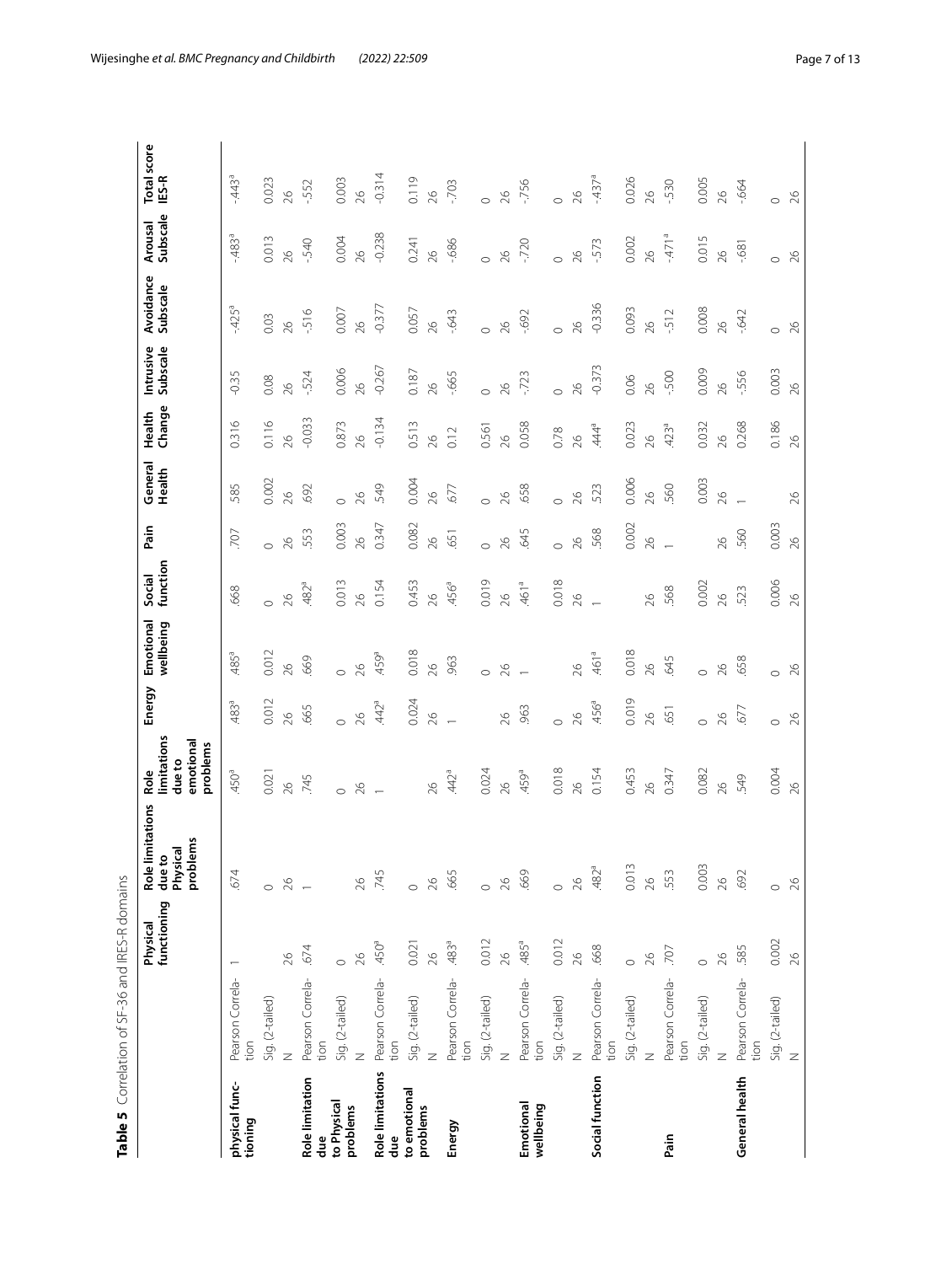| Table 5 (continued)     |                                                                                 |                         |                                                                |                                                       |         |                        |                     |                  |                   |                  |                       |                       |                     |                             |
|-------------------------|---------------------------------------------------------------------------------|-------------------------|----------------------------------------------------------------|-------------------------------------------------------|---------|------------------------|---------------------|------------------|-------------------|------------------|-----------------------|-----------------------|---------------------|-----------------------------|
|                         |                                                                                 | functioning<br>Physical | <b>Role limitations</b><br>lems<br>Physical<br>due to<br>probl | limitations<br>emotional<br>problems<br>dueto<br>Role | Energy  | Emotional<br>wellbeing | function<br>Social  | Pain             | General<br>Health | Change<br>Health | Intrusive<br>Subscale | Avoidance<br>Subscale | Subscale<br>Arousal | <b>Total score</b><br>IES-R |
| Health change           | Pearson Correla-<br>tion                                                        | 0.316                   | $-0.033$                                                       | $-0.134$                                              | 0.12    | 0.058                  | 44ª                 | 423 <sup>a</sup> | 0.268             |                  | $-0.14$               | $\overline{5}$        | $-0.212$            | $-0.163$                    |
|                         | Sig. (2-tailed)                                                                 | 0.116                   | 0.873                                                          | 0.513                                                 | 0.561   | 0.78                   | 0.023               | 0.032            | 0.186             |                  | 0.495                 | 0.591                 | 0.299               | 0.426                       |
|                         | Z                                                                               | 26                      | 26                                                             | 26                                                    | 26      | $\beta$                | 26                  | 82               | $\frac{8}{2}$     | 26               | $\approx$             | 26                    | $\frac{8}{2}$       | 26                          |
| Intrusive sub-<br>scale | Pearson Correla- -0.35<br>tion                                                  |                         | $-524$                                                         | $-0.267$                                              | $-665$  | $-723$                 | $-0.373$            | 500              | -.556             | $-0.14$          |                       | .853                  | 826                 | .963                        |
|                         | Sig. (2-tailed)                                                                 | 0.08                    | 0.006                                                          | 0.187                                                 | $\circ$ |                        | 0.06                | 0.009            | 0.003             | 0.495            |                       | $\circ$               | $\circ$             | $\circ$                     |
|                         | Z                                                                               | $\frac{8}{2}$           | 26                                                             | 26                                                    | $\beta$ | 26                     | 26                  | 26               | 26                | 26               | 26                    | 26                    | 26                  | $\beta$                     |
| Avoidance<br>subscale   | Pearson Correla-<br>tion                                                        | $-425$ <sup>a</sup>     | $-516$                                                         | $-0.377$                                              | $-643$  | $-692$                 | $-0.336$            | $-512$           | $-642$            | $-0.11$          | 853                   |                       | .692                | 939                         |
|                         | Sig. (2-tailed)                                                                 | 0.03                    | 0.007                                                          | 0.057                                                 | $\circ$ | $\circ$                | 0.093               | 0.008            | $\circ$           | 0.591            | $\circ$               |                       | $\circ$             | $\circ$                     |
|                         | Z                                                                               | 26                      | $\frac{8}{2}$                                                  | 26                                                    | 26      | $\frac{8}{2}$          | 26                  | $\frac{8}{2}$    | $\delta$          | 26               | $\infty$              | 26                    | 26                  | 26                          |
| Arousal sub-<br>scale   | Pearson Correla- -.483ª<br>tion                                                 |                         | $-540$                                                         | $-0.238$                                              | $-686$  | $-720$                 | $-573$              | $-471^{\circ}$   | $-68$             | $-0.212$         | .826                  | .692                  |                     | 872                         |
|                         | Sig. (2-tailed)                                                                 | 0.013                   | 0.004                                                          | 0.241                                                 | $\circ$ | $\circ$                | 0.002               | 0.015            | $\circ$           | 0.299            | $\circ$               | $\circ$               |                     | $\circ$                     |
|                         | Z                                                                               | 26                      | 26                                                             | 26                                                    | 26      | $\frac{8}{2}$          | 26                  | 26               | $\delta$          | 26               | 26                    | 26                    | $\approx$           | 26                          |
| Total score of<br>IES-R | Pearson Correla-<br>tion                                                        | $-443^{\circ}$          | $-552$                                                         | $-0.314$                                              | $-703$  | $-756$                 | $-437$ <sup>a</sup> | $-530$           | $-664$            | $-0.163$         | .963                  | .939                  | 872                 |                             |
|                         | Sig. (2-tailed)                                                                 | 0.023                   | 0.003                                                          | 0.119                                                 | $\circ$ | $\circ$                | 0.026               | 0.005            | $\circ$           | 0.426            | $\circ$               | $\circ$               | $\circ$             |                             |
|                         | Z                                                                               | 26                      | $\approx$                                                      | 26                                                    | 26      | 26                     | 26                  | $\infty$         | 26                | 26               | 26                    | 26                    | 26                  | 26                          |
|                         | <sup>a</sup> All significant levels are calculated using Pearson correlation at |                         | significance level of 0.05%                                    |                                                       |         |                        |                     |                  |                   |                  |                       |                       |                     |                             |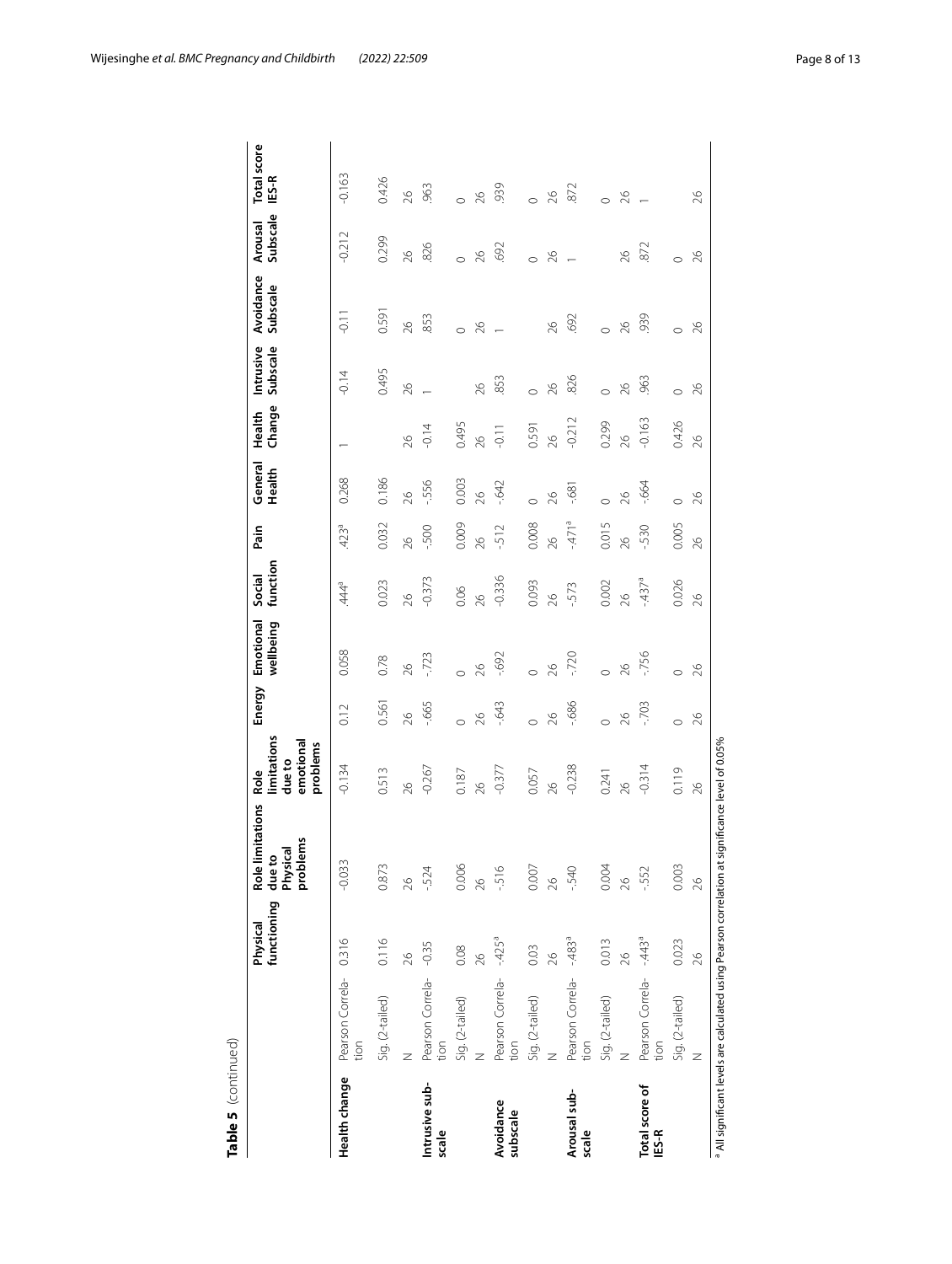## **Multidisciplinary team meeting summery**

A zoom meeting was conducted with all consultant obstetricians who are performing surgery for PAS, consultant anesthetists, consultant hematologist, transfusion medicine specialist, urologist, physiotherapist, clinical nutritionist and nursing officers from ICU and ward. The following suggestions were submitted.

1. Consultant Obstetrician – It was decided to screen all the women with a previous caesarean delivery at 12 weeks and 20 weeks for PAS. Further, women presenting with 1<sup>st</sup> trimester bleeding at earlier POA with a history of previous uterine surgery, are to be referred to a consultant obstetrician or consultant radiologist for further care.

> (a) Placental mapping should be done and drawn on the BHT. A repeat ultrasonographic examination must be performed before starting the surgery.

- (b) Surgery must be performed by two experienced consultant obstetricians (in collaboration with gynae-oncologist at DSHW). The training of junior consultants was emphasized and a decision to record all surgical procedures for PAS, with the consent of women, was taken.
- (c) An intraoperative ultrasound examination may be useful to delineate the placental edge and determine the best site for the uterine incision, which should avoid transecting the placenta.
- (d) Bladder dissection should be performed prior to uterine incision. A vertical uterine incision( classical) is performed, at least two fngerbreadths above the placental edge. Leaving a margin of myometrium between the placenta and uterine incision helps to prevent disruption of the placenta during opening or closing of the uterus.
- (e) After delivery of the infant, the cord is cut, the uterine incision is rapidly closed to decrease blood loss, and hysterectomy is performed.
- (f) Oxytocics should be initially avoided as it increases the chances of bleeding due to placental separation, however, it can be considered in cases where the placenta has either naturally, or accidently separated and conservative surgery is performed after resection of the attached segment.

Training session on ultrasonographic features of PAS will be conducted to all trainees and senior house officers in due course.

MDT meetings will be conducted for all women with suspected PAS to reduce pre-operative hospital stay and improve quality of care.. The meetings should involve women and their family and should adopt an individualised approach.

2. Consultant Anesthetist -. General anaesthesia is preferred with epidural analgesia for postoperative pain management. However, all patients will be required to undergo screening for other medical disorders. Full blood count, serum electrolyte, liver function test, renal function test, clotting studies and electrocardiogram should be arranged as outpatient to minimise hospital stay. However, further investigations should be considered in cases with diagnosed medical disorders (e.g. -heart disease). Such patients should be admitted to the hospital for evaluation.

Patients undergoing elective surgery for PAS should be received at the ICU prior to surgery for pre-operative preparation such as insertion of central venous line, arterial line, and epidural catheter.

3. Consultant radiologist- Though MRI facilities are currently not available at DSHW, it would be benefcial in mapping the extent of placental invasion in cases of bladder or bowel invasion, or if conversative surgery is planned. However, Ultrasonography has proven to be successful in the evaluation thus far. Interventional radiological methods are associated with increased rates of complications and currently there are no plans for consideration.

Junior doctors must be trained to identify the ultrasonographic features of PAS through continuous medical education, training, and mentoring.

4.Consultant Hematologist and Transfusion medicine specialist—Reserve 6 units of RCC, 6 units of platelets, 6 units of fresh frozen plasma, 30 units of cryoprecipitate. Rotation thromboelastometry (ROTEM) sample collection tube should be available in the theatre prior to surgery. The haematological laboratory must be informed regarding the probability of performing the ROTEM. The sample should be sent at times of excessive bleeding after quick liaison with the haematologist. Intravenous Tranexamic acid 1 g should be administered before the surgery.

Non-steroidal anti-infammatory drugs should be avoided, and the patient should be provided with thromboembolic deterrent stockings.

Thromboprophylaxis should be initiated once the risk of bleeding is minimal. The selection must be case based after a MDT discussion.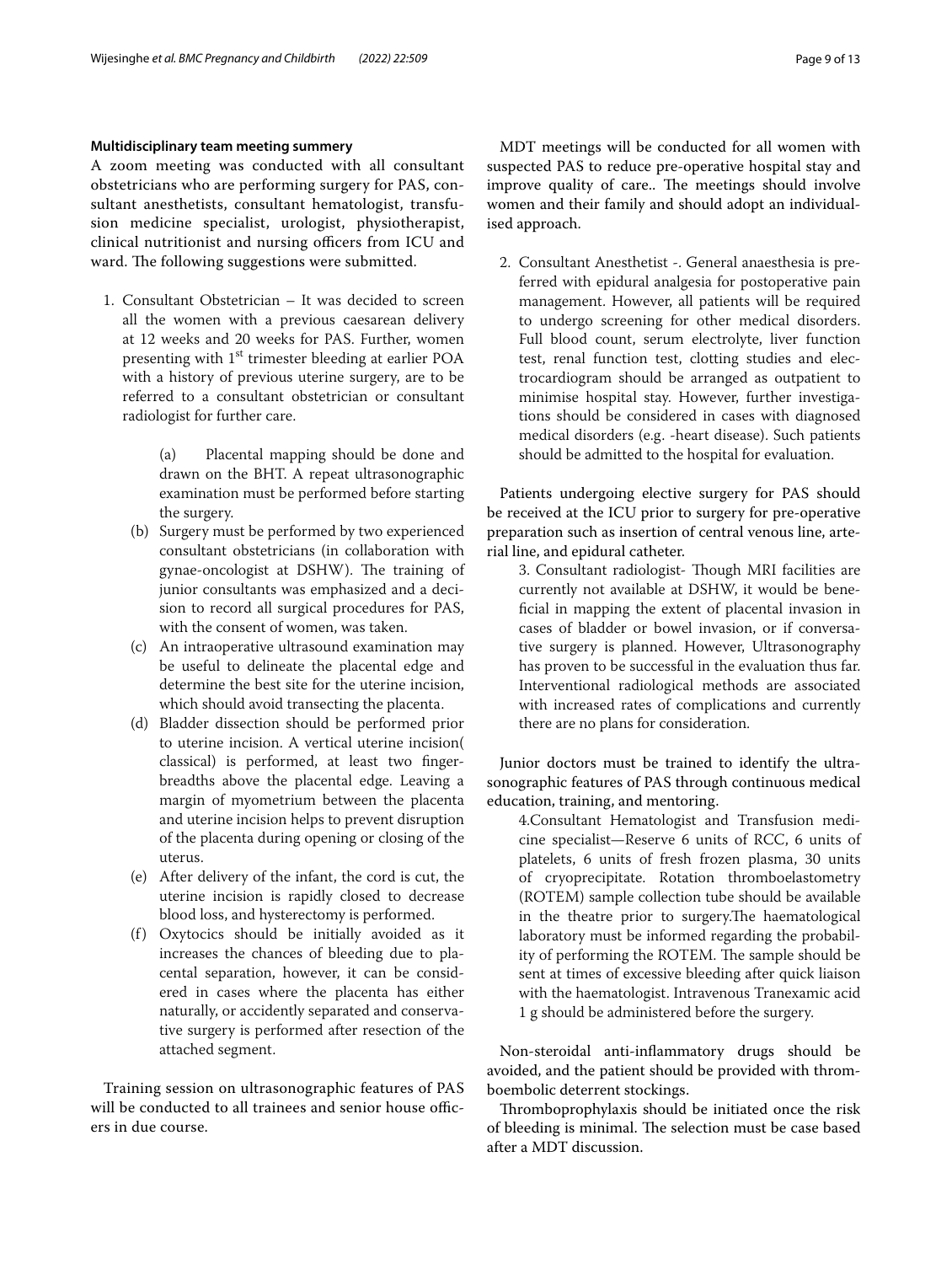5. Urologist- Cystoscopy facilities might be helpful in evaluating suspected bladder invasion. This facility should be established in future. Further, ureteric stenting facilities might be helpful in extreme cases.

6.Physiotherapist-. Commencing physiotherapy services at least 24 h prior to surgery improves the outcomes and thus chest and limb physiotherapy should be offered prior to surgery. Physiotherapy should be continued during hospital stay. Women should be advised on continuing physiotherapy until full recovery.

7. Nutritionist- Diet afects the post operative recovery of the patient. Prior referral enables patients to undergo screening for nutritional defciencies,preoperative loading of proteins and probiotics to promotewound healing.A high protein diet is started and continued once patient is surgically ft for oral intake.

8. Nursing officer- Patients will benefit from a dedicated PAS trained nursing officer. The nursing officer can educate the patient and discuss about the surgery, possible complications and what to anticipate during the convalescence period postoperatively. Tour of the ICU and neonatal care unit may be helpful to mitigate the stress response.

All stakeholders agreed to the check list for pre-operative and post-operative management. Furthermore, the psychiatrist must be a part of the team to provide counselling services before and after surgery and to assess mental wellbeing. Patients should be followed up for physical and psychological morbidity and their health status must be inquired biannually over the phone by a dedicated nurse.

## **Discussion**

PAS is a life-threatening situation associated with multiple physical and psychological complications. Mortality of 7% has been recorded in some case series [\[3](#page-11-1)]. However, in our study there were no maternal mortalities. All women with PAS were diagnosed prior to caesarean delivery.

During the last decade, many methods describing novel diagnostic modalities, prediction of surgical outcomes, novel techniques to reduce the blood loss and methods to preserve the uterus have been introduced  $[13-15]$  $[13-15]$  $[13-15]$ . However, not much attention has been paid to examine and improve the quality of life and psychological needs of women who are diagnosed with PAS.Interestingly, our study highlights inadequate justifcations given for performing the primary CS in most of the women in our study. Indications such as 'presumed macrosomia', 'non-engaged head at term' and 'maternal request' need careful attention and re-evaluation. Increasing CS rates has become a worldwide issue as well as in Sri Lanka  $[10–12]$  $[10–12]$  $[10–12]$ . It is evident that a functional national governing body to audit CS is a necessity. Initiatives to use the Robson Classifcation is a considerable option [\[21](#page-11-17), [22\]](#page-12-0).

Vaginal birth after CS(VBAC) is at a lower rate in our study. Implementation of such practice is pivotal to mitigate complications such as PAS and RECS. We suggest mobilizing the support of social media, creating educational leafets, and setting up of TOLAC dedicated nurses in the antenatal clinic, would promote and encourage women to make an informed decisions on opting for TOLAC. We also suggest that the testimonials and experiences of mothers who have had VBAC should be made available to other women before making their decision. Further, qualitative studies can be conducted with mother with successful VBAC and publish for the reference.

Health care stakeholders need to be motivated to provide facilities to establish this service by increasing facilities for monitoring (maternal and fetal) and arrange operating theatres close to the labour rooms in case of emergency during TOLAC. Root cause analysis for not ofering TOLAC should be studied with its' economic impact on the health care system. The cost for intervention and efectivity can be presented in budget meetings [[23,](#page-12-1) [24](#page-12-2)].

The POA at diagnosis of PAS showed a wide range. Delay in diagnosis increases the risk to maternal and fetal life as life threatening bleeding can occur in early POA [[25\]](#page-12-3). Early diagnosis reduces the risk and facilitates the early transfer to a tertiary center. Further, our participants claim that an early diagnosis allows the women to prepare for the surgery and its aftermath.  $1<sup>st</sup>$  trimester diagnosis of a possible PAS should be encouraged amongst the obstetricians [\[26](#page-12-4)[–28](#page-12-5)].

MRI was not offered to any of the patients. However, its increased sensitivity aids in diagnosis when USS is inconclusive [\[29](#page-12-6), [30\]](#page-12-7). Studies have shown that ultrasound scan is not a sensitive tool to diagnose posterior PAS and MRI should be considered in woman with posterior placenta previa presenting with other risk factors for PAS, such as curettage, even when the classical USS fndings are not present [\[31](#page-12-8)]. Recent study has shown a weak correlation between FIGO and PAS score(ultrasound scoring systems) with histology specimen, Hence MRI has a role in planning for conservative surgery  $[32]$  $[32]$ . It is evident that in our setting the decision to perform hysterectomy or consevative suregry was taken intraoperatively. The availability of MRI might help in pre-operative assessment of the depth of invasion into the myometrium as well invasion of other organs and may increase the likelihood of conservative surgery.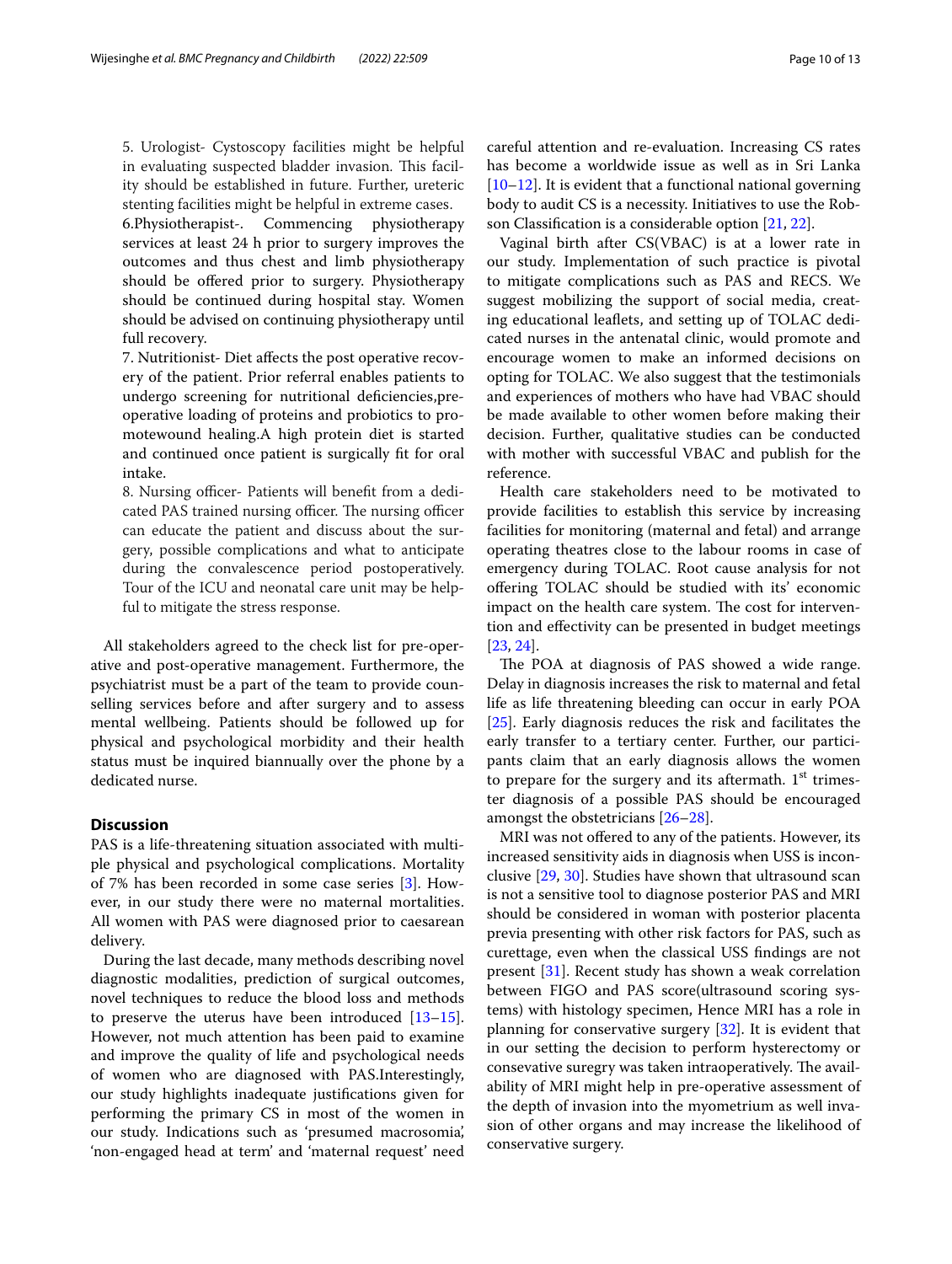Further, analysis of near miss cases has shown that PAS invasion in the lower uterine segment, bladder, and para-metria were commonly missed [[33](#page-12-10)]. These unanticipated PAS could lead to devastating consequences in LMIC although reported outcomes are satisfactory in other settings. Hence, good knowledge of various presentations of PAS, high level of suspicion, selective use of MRI to study the topography and depth of invasion and preparedness to handle unanticipated PAS can prevent undesirable outcomes in LMIC. Although MRI is widely used to assess the topography, there needs to be a standardized MRI staging system for PAS disorders [\[34](#page-12-11)].

The functionality of the PAS care bundle is evident at DMH. A multidisciplinary input, including the haematologist, transfusion medicine specialist, physiotherapist, and clinical nutritionist, might have contributed to the zero mortality and the absence of complications of massive blood transfusion. Psychiatrist and a dedicatd PAS care nurse should be included in the multidisciplinary team, and authors believe it might be benefcial in providing holistic care.

Blood loss during the surgery is reported to be higher than the other studies [\[35](#page-12-12), [36\]](#page-12-13). New techniques such as early uterine artery clamping, usage of non-traumatic clamps and ligation of internal iliac arteries prior to commencement of hysterectomy in selected cases should be considered. The possibility of the novel triple P procedure which involves pre-operative positioning of arterial occlusion balloons and perioperative infation to minimise blood loss during surgery should be explored though this might be challenging in a resource poor setting.

Uterine conservation has been a popular topic in the current decade. Furthermore, prediction models have also been developed to assess the outcomes. The external validity of these models are yet to be studied in LIMC as the outcome is determined by the performance of the team. Nevertheless, these studies are useful in counselling and decision making in women with PAS [\[16,](#page-11-18) [17](#page-11-12)].

A diagnosis of PAS and subsequent treatment is a stressful ordeal. The stress response is expected to reduce with time, yet some women were sufering from PTSD years after the surgery. Emotional instability of the mother can have dire repercussions within a family. Reduced scores in physical health and pain domains as elicited by the IES-R scoring, following surgery, affirms that the impact of PAS on the quality of life is dependent on subsequent physical and psychological wellbeing.. Long term follow-up and counselling of women sufering from poor physical health and pain following surgery can help in alleviating the symptoms. Patients were having chronic pelvic pain, back pain and dyspareunia which might be treatable with correct diagnostics. The SF-36 scoring also revealed that many domains are afected in these women irrespective of the time lapsed from the surgery.

Moreover, regular feedback from patients and team members might be helpful for quality improvement. Video recordings of the surgery need to be obtained and reviewed regularly to improve surgical techniques and skill.

A cost analysis was not carried out during the study and the authors believe that analysis of the relative costs of the procedures and care, along with expenditure for TOLAC would facilitate its promotion by relevant authorities. Partners of the women were not interviewed in the study. Their perspectives on the various issues faced by the women would further empower future research.

Our study was limited by the small number of patients, 27. A larger study may increase the yield of the issues identifed or identify newer areas of concern. All women who were evaluated were diagnosed with PAS prior to surgery. The rate of complications may be higher in undiagnosed patients.

## **Conclusions**

Although the multidisciplinary team management of patients with PAS appears to be satisfactory, our study revealed that there is a major need for quality improvement. Further, hospital stay, and intraoperative blood loss seem to be higher in this setting. Patients are reported to have numerous physical and psychological difficulties in the long-term This requires continuous follow up of these patients providing medical and psychological support to cope with their problems.. However, some physical difficulties and psychological trauma may be lifelong. Implementing the 'tailer made care package' in our setting would be helpful in achieving desirable outcomes. Initiatives to minimizing primary CS rates and increasing TOLAC is a viable solution for saving the mothers' lives and alleviating a lifelong burden. The implementation of the "tailor-made" care package in our setting would be helpful in achieving desirable outcomes. Further initiatives to minimise the primary CS rates and promoting VBAC are viable solutions for saving the lives of mothers with PAS and alleviating their lifelong burden.

#### **Abbreviations**

PAS: Placenta Accreta Spectrum Disorder; CS: Caesarean section; LIMC: Low- andmiddle-income countries; APH: Antepartum Hemorrhage; MDT: Multidisciplinary team; GA: General Anesthesia; PTSD: Post-Traumatic stress disorder; DSHW: De Soysa Hospital for Women; IES-R: Impact of events scale (Revised); INT: Intrusive subscale; AVD: Avoidance subscale; HYP: Arousal subscale; SF-S6: Short- form heath survey-36; ECS: Elective caesarean section; EmCS: Emergency caesarean section; RECS: Repeat elective caesarean section; TOLAC: Trial of labour after caesarean section; VBAC: Vaginal birth after caesarean section; POA: Period of amenorrhea; ICU: Intensive care units;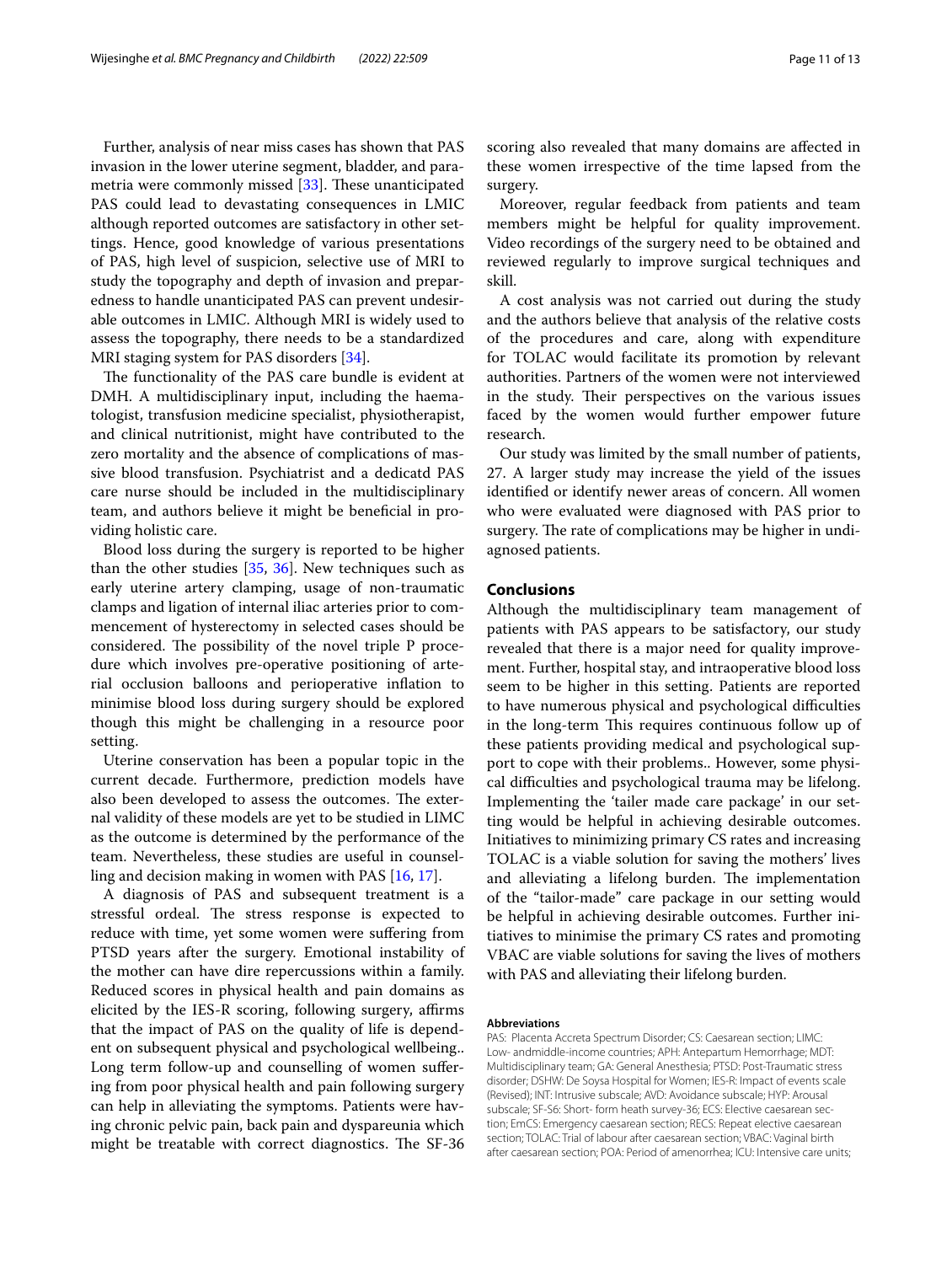DIC: Disseminated intravascular coagulation; SSI: Surgical site infection; EBL: Estimated blood loss; RCC: Red cell concentrate; USS: Ultrasound; ROTEM: Rotation thromboelastometry.

## **Supplementary Information**

The online version contains supplementary material available at [https://doi.](https://doi.org/10.1186/s12884-022-04840-7) [org/10.1186/s12884-022-04840-7](https://doi.org/10.1186/s12884-022-04840-7).

**Additional fle 1.** Checklist for Placenta accreta spectrum.

#### **Acknowledgements**

We are particularly grateful to all the strong women who participated in this study amidst their busy family schedules. We appreciate inputs and help given by our colleagues to improve care for women with PAS. Finally, we are thankful to doctors, nursing officers, and healthcare assistants at De Soysa hospital for women, for their steadfast support.

#### **Authors' contributions**

VW and MR were involved in study conception and design. VW had the primary responsibility of data collection. All authors participated in the analysis of quantitative and qualitative data, interpretation and drafting of the results. VW and SS prepared the manuscript and completed revisions. MR provided critical feedback on all manuscript drafts. All authors have read and approved the fnal manuscript.

#### **Funding**

Authors declare that this study is a self-funded study without sponsors.

#### **Availability of data and materials**

Original data cannot be shared with public due to restriction in ethical approval and research protocol. The corresponding author may share data upon request, after anonymizing the identity of patients within 5 years of the end of the study period.

## **Declarations**

#### **Ethics approval and consent to participate**

Ethical approval was obtained from the Ethics Review Committee (ERC) of National Hospital of Sri Lanka-Colombo. ERC Number Protocol No AAJ/ETH/ COM/2021/FEB. Information sheet and consent form were elaborated over the phone and emailed to participants. Informed consent was obtained from each participant either through email or phone conversation. Informed consent to participation was documented with preferred time in the appointment book. All methods were performed within the regulations and guidelines approved by the Ethics Review Committee of National Hospital of Sri Lanka.

#### **Consent for publication**

Not applicable.

#### **Competing interests**

The authors declare that they have no competing interests.

#### **Author details**

<sup>1</sup> Resident Obstetrician and Gynaecologist, Ministry of Health, Nutrition and Indigenous Medicine, Colombo, Sri Lanka. <sup>2</sup> Department of Obstetrics and Gynaecology, Faculty of Medicine, Consultant Obstetrician and Gynaecologist, University of Colombo Sri Lanka, Colombo, Sri Lanka. <sup>3</sup>Registrar in Obstetrics and Gynaecology, Post Graduate Institute of Medicine, Colombo, Sri Lanka.

## Received: 28 November 2021 Accepted: 16 June 2022

#### **References**

- <span id="page-11-0"></span>Rizvi SM, Fayaz F. Demographic profile and high risk factors in morbidly adherent placenta. Int J Reprod Contracept Obstet Gynecol. 2017;5(5):1617–20.
- 2. Aggarwal R, Suneja A, Vaid NB, Yadav P, Sharma A, Mishra K. Morbidly Adherent Placenta: A Critical Review. J Obstet Gynaecol India. 2012;62(1):57–61.
- <span id="page-11-1"></span>3. Chaudhari HK, Shah PK, D'Souza N. Morbidly Adherent Placenta: Its Management and Maternal and Perinatal Outcome. J Obstet Gynaecol India. 2017;67(1):42–7.
- <span id="page-11-2"></span>4. Eller AG, Porter TF, Soisson P, Silver RM. Optimal management strategies for placenta accreta. BJOG Int J Obstet Gynaecol. 2009;116(5):648–54.
- <span id="page-11-3"></span>5. Oyelese Y, Smulian JC. Placenta previa, placenta accreta, and vasa previa. Obstet Gynecol. 2006;107(4):927–41.
- <span id="page-11-4"></span>6. Pri-Paz S, Fuchs KM, Gaddipati S, Lu YS, Wright JD, Devine PC. Comparison between emergent and elective delivery in women with placenta accreta. J Matern-Fetal Neonatal Med Of J Eur Assoc Perinat Med Fed Asia Ocean Perinat Soc Int Soc Perinat Obstet. 2013;26(10):1007–11.
- <span id="page-11-5"></span>7. Shamshirsaz AA, Fox KA, Erfani H, Clark SL, Shamshirsaz AA, Nassr AA, et al. Outcomes of Planned Compared With Urgent Deliveries Using a Multidisciplinary Team Approach for Morbidly Adherent Placenta. Obstet Gynecol. 2018;131(2):234–41.
- <span id="page-11-6"></span>8. Eller AG, Bennett MA, Sharshiner M, Masheter C, Soisson AP, Dodson M, et al. Maternal morbidity in cases of placenta accreta managed by a multidisciplinary care team compared with standard obstetric care. Obstet Gynecol. 2011;117(2 Pt 1):331–7.
- <span id="page-11-7"></span>9. Shamshirsaz AA, Fox KA, Salmanian B, Diaz-Arrastia CR, Lee W, Baker BW, et al. Maternal morbidity in patients with morbidly adherent placenta treated with and without a standardized multidisciplinary approach. Am J Obstet Gynecol. 2015;212(2):218.e1-9.
- <span id="page-11-8"></span>10. Moore ML. Reducing the Rate of Cesarean Birth. J Perinat Educ. 2002;11(2):41–3.
- <span id="page-11-9"></span>11. Betrán AP, Ye J, Moller AB, Zhang J, Gülmezoglu AM, Torloni MR. The Increasing Trend in Caesarean Section Rates: Global, Regional and National Estimates: 1990–2014. PLoS ONE. 2016;11(2):e0148343.
- <span id="page-11-10"></span>12. Senanayake H, Piccoli M, Valente EP, Businelli C, Mohamed R, Fernando R, et al. Implementation of the WHO manual for Robson classifcation: an example from Sri Lanka using a local database for developing quality improvement recommendations. BMJ Open. 2019;9(2):e027317–e027317.
- <span id="page-11-11"></span>13. Cojocaru L, Shannon A, Desai A, Goetzinger K, Turan O. A Novel Surgical Technique for Placenta Accreta Spectrum: Comparisons of Intra- and Post-operative Outcomes [01N]. Obstet Gynecol. 2020;135:146S.
- 14. Zhu H, Wang S, Shi J, Yao L, Wang L, Chen H, et al. Prophylactic endovascular balloon occlusion of the aorta in cases of placenta accreta spectrum during caesarean section: points from the anaesthesiologist's perspective. BMC Pregnancy Childbirth. 2020;20(1):446.
- <span id="page-11-16"></span>15. Cırpan T, Akdemir A, Okmen F, Hortu I, Ekici H, Imamoglu M. Efectiveness of segmental resection technique in the treatment of placenta accreta spectrum. J Matern-Fetal Neonatal Med Off J Fur Assoc Perinat Med Fed Asia Ocean Perinat Soc Int Soc Perinat Obstet. 2021;34(19):3227–33.
- <span id="page-11-18"></span>16. Shazly SA, Hortu I, Shih JC, Melekoglu R, Fan S, Ahmed FUA, et al. Prediction of clinical outcomes in women with placenta accreta spectrum using machine learning models: an international multicenter study. J Matern-Fetal Neonatal Med Off J Eur Assoc Perinat Med Fed Asia Ocean Perinat Soc Int Soc Perinat Obstet. 2021;7:1–10.
- <span id="page-11-12"></span>17. Shazly SA, Hortu I, Shih JC, Melekoglu R, Fan S, Ahmed F ul A, et al. Prediction of success of uterus-preserving management in women with placenta accreta spectrum (CON-PAS score): A multicenter international study. Int J Gynecol Obstet. 2021;154(2):304–11.
- <span id="page-11-13"></span>18. Einerson BD, Watt MH, Sartori B, Silver R, Rothwell E. Lived experiences of patients with placenta accreta spectrum in Utah: a qualitative study of semi-structured interviews. BMJ Open. 2021;11(11):e052766.
- <span id="page-11-14"></span>19. Alhubaishi LYA. Psychological Repercussions of Morbid Adherent Placenta (MAP) Patients. Open J Obstet Gynecol. 2019;09(09):1284.
- <span id="page-11-15"></span>20. Tol ID, Yousif M, Collins SL. Post traumatic stress disorder (PTSD): The psychological sequelae of abnormally invasive placenta (AIP). Placenta. 2019;81:42–5.
- <span id="page-11-17"></span>21. Abubeker FA, Gashawbeza B, Gebre TM, Wondafrash M, Teklu AM, Degu D, et al. Analysis of cesarean section rates using Robson ten group classifcation system in a tertiary teaching hospital, Addis Ababa, Ethiopia: a cross-sectional study. BMC Pregnancy Childbirth. 2020;20(1):767.